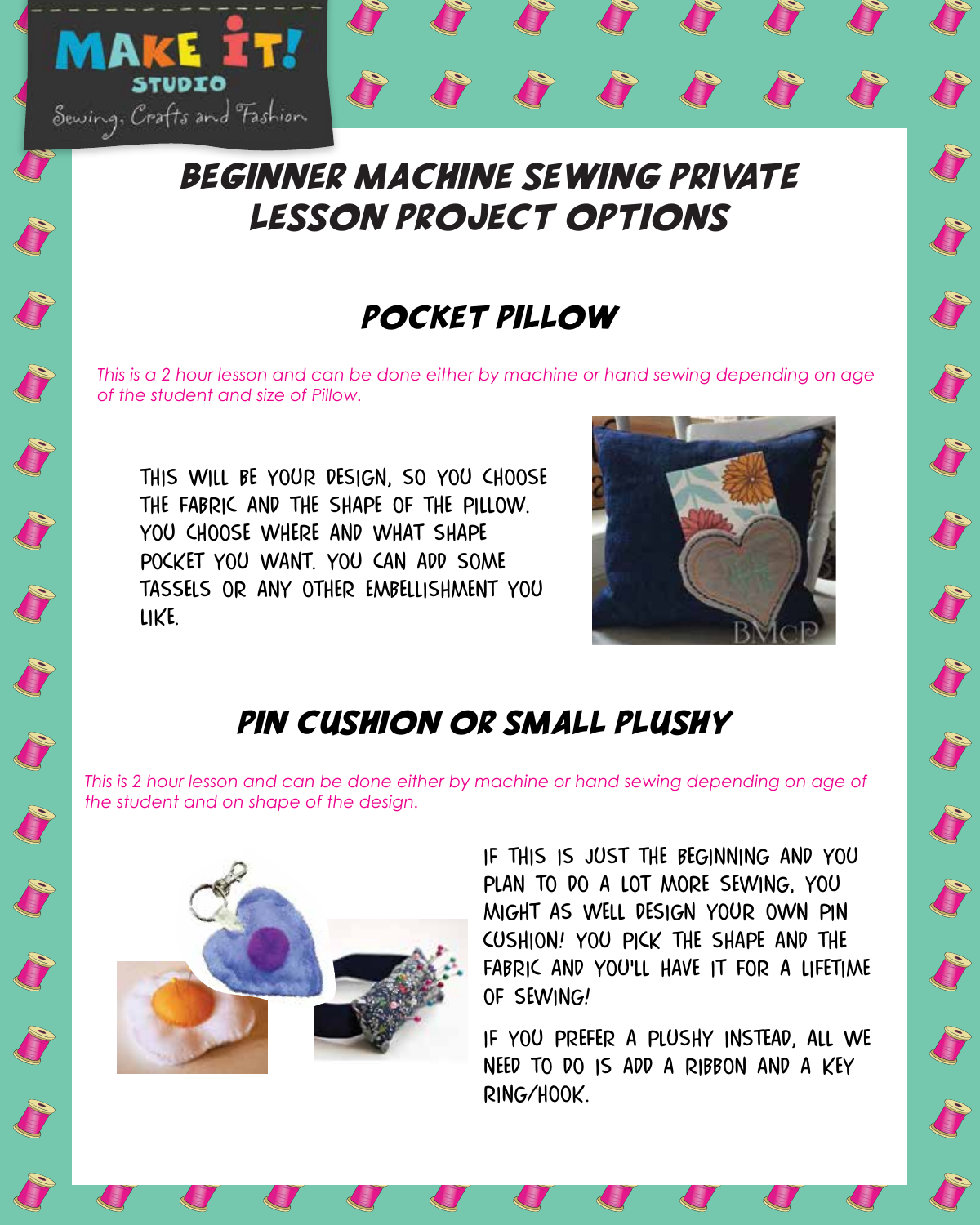# Beginner /intermediate machine sewing

*These projects work best with ages 8 and up, and who have used a sewing machine prior to this lesson. If they have not sewn before we ask that they are at least 12 years of age.*

### lined zipper pouch



Sewing, Crafts and Fashion STUDIO

**MAKE IT!** 

If you choose to make a simple design this can be a 2 hr lesson, If *you'd like a more complicated pouch (such as the Pinapple) it will have to be a 3 hour lesson*



this lined pouch can be designed, however you like..make it simple with a colorful lining, add cat ears, make it a fun shape or any other details you would like to design!

up-cycled backpack

#### *This is typically a 3 hour lesson.*

you can make this out of a T-SHIRT OR A PAIR OF JEANS. IT'S your design so you choose the fabric, where to place the pocket and whether you want to embellish it with a patch or a tassel.



#### simple sun dress or top



*This is typically a 2 hour lesson.* 

if you always dreamed of designing and making clothes this simple dress is a great way to start! you pick the fabric and the ribbon you'd like to use and any touches you want to add to make it your own.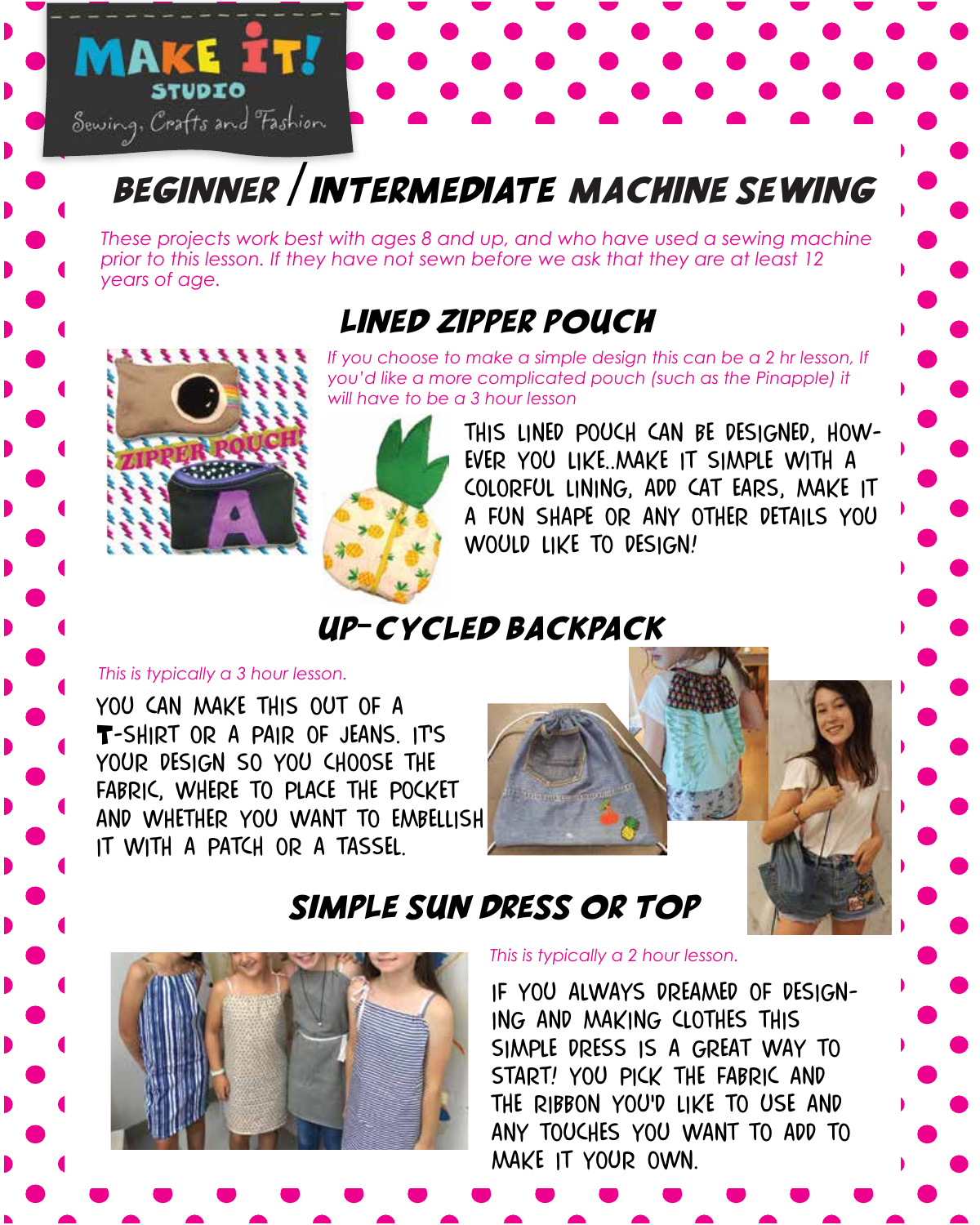

#### sleep mask

*This is typically a 2 hr lesson, however if you choose to embroider or have lots of appliques and would like to cover the elastic (as in the version seen on girlbelow) then it will be a 3 hour lesson*



Sewing, Crafts and Fashion

**MAKE IT!** 

imagine, a sleep mask of your dreams! you can design it however you like, add cat ears, eye lashes or any other details you want to embellish it WITH!

**Company** 

#### up-cycled jean cross body bag



*This is typically a 3 hour lesson.* 

you can make this amazingly cute and practical bag out of a PAIR OF JEANS! ITS YOUR design so you choose the pair of jeans, how you want to make the strap and any kinds of fun details to make it your own...like patches or EMBROIDERY...ITS UP TO you!